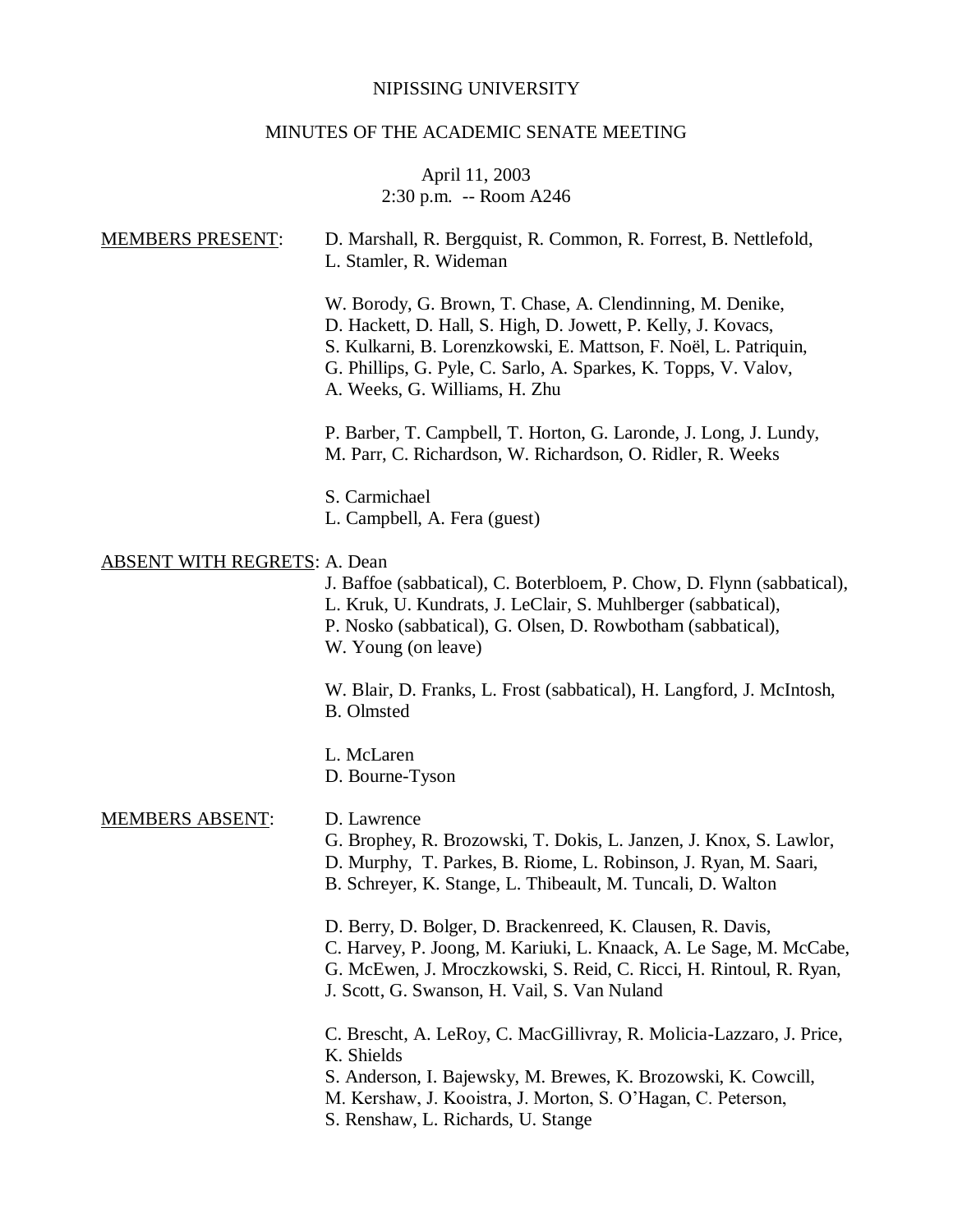MOTION #1: Moved by D. Hackett, seconded by D. Jowett that the minutes of the regular meeting of the Academic Senate dated March 14, 2003 be adopted. CARRIED

### ANNOUNCEMENTS

The President informed Senate that the quality fund announcement had been made by the government, although full details are not known. He stated that the amount allotted for Nipissing is not known; however, the calculation of our share of the quality fund will be based on enrolled BIUs. He informed Senate that a supplemental budget will be released in June.

Senator Forrest expressed congratulations to G. Pyle and V. Valov, recent NSERC grant recipients, and also J. Kovacs who had received an equipment grant from NSERC. S. O'Hagan and G. Williams were commended for achieving a grade 4 on their SSHRC applications. Senator Forrest stated that results of the CFI applications are still pending. He encouraged senators to submit nominations for the Chancellor's Award for Excellence in Research by the April 15<sup>th</sup> deadline. He announced that April  $15<sup>th</sup>$  was also the deadline for nominations for the Research Achievement Awards, valued at \$5000 each. Senator Forrest stated that the Canada Research Chairs deadline was extended for the benefit of the Faculty of Education; he advised senators that May 15<sup>th</sup> was the deadline to show intent to submit an application. Senator Forrest explained that Nipissing needed a second strong proposal to meet the guidelines to qualify under the regular criteria for the Tri Council.

Senator Bergquist announced the names of the winners of the Academic Achievement Awards for the months of January and February. He also noted the names of the professors who had nominated their students. Senators showed their congratulations to the students with a round of applause. Copies of the report were made available for senators' information.

Senator Common reported that the entry to the profession test was written at Nipissing last week, but 16 of our students were denied the opportunity to write the test because they missed the Education Testing Service deadline. Students may have to wait until November to rewrite the test. The Deans of Education are demanding that another test be written in the summer so that the students can qualify for accreditation and find employment. A teleconference has been scheduled for April 16 with the Deans and Executive Heads to help resolve this crisis.

The Senate Speaker reminded committee chairs that annual reports of standing committees are due at the May meeting of Senate. All chairs were advised that the annual reports must include yearly attendance.

Alan Sparkes reminded senators to submit their preferences for committee representation for 2003- 2004 by completing and returning the previously circulated form.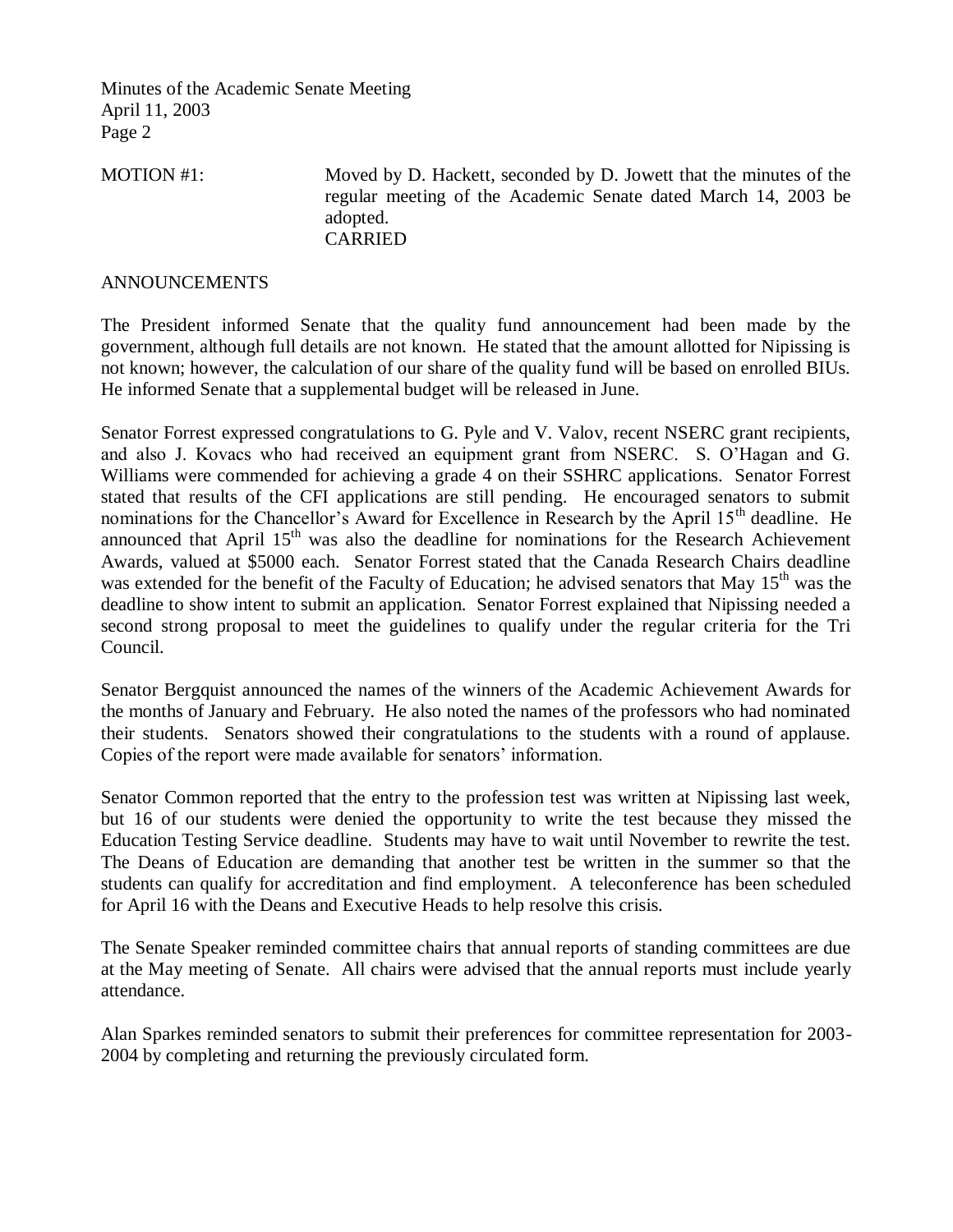University Curriculum Committee

| <b>MOTION #2:</b> | Moved by R. Wideman, seconded by D. Jowett that the Report of the<br>Curriculum Committee dated March 27, 2003 be received.<br><b>CARRIED</b>                                                                                                                                                                                        |
|-------------------|--------------------------------------------------------------------------------------------------------------------------------------------------------------------------------------------------------------------------------------------------------------------------------------------------------------------------------------|
| <b>MOTION #3:</b> | Moved by R. Wideman, seconded by D. Hackett that the Senate<br>document entitled "Senate Academic Regulations and Policies,<br>September 2002" be amended to drop the prerequisite of BIOL 1006<br>for BIOL 1007.<br><b>CARRIED</b>                                                                                                  |
| <b>MOTION #4:</b> | Moved by R. Wideman, seconded by J. Long that the Senate<br>document entitled "Senate Academic Regulations and Policies,<br>September 2002" be amended to add EDUC 5166 Critical Pedagogy<br>and Approaches to Democratic Education to the Senate approved list<br>of courses for the Master of Education program.<br><b>CARRIED</b> |
| <b>MOTION #5:</b> | Moved by R. Wideman, seconded by J. Long that the Senate<br>document entitled "Senate Academic Regulations and Policies,<br>September 2002" be amended to add EDUC 5167 Holistic Education<br>to the Senate approved list of courses for the Master of Education<br>program.<br><b>CARRIED</b>                                       |
| <b>MOTION #6:</b> | Moved by R. Wideman, seconded by E. Mattson that the Senate<br>document entitled "Senate Academic Regulations and Policies,<br>September 2002" be amended to include a two week spring course<br>delivery timetable for GEOG 3066 Remote Sensing of the<br>Environment.<br><b>CARRIED</b>                                            |
| <b>MOTION #7:</b> | Moved by R. Wideman, seconded by J. Long that the Senate<br>document entitled "Senate Academic Regulations and Policies,<br>September 2002" be amended to add the prerequisite that only<br>students enrolled in the AdEdL be permitted to take EDUC 4956,<br>EDUC 4957, EDUC 4996 and EDUC 4997.<br><b>CARRIED</b>                  |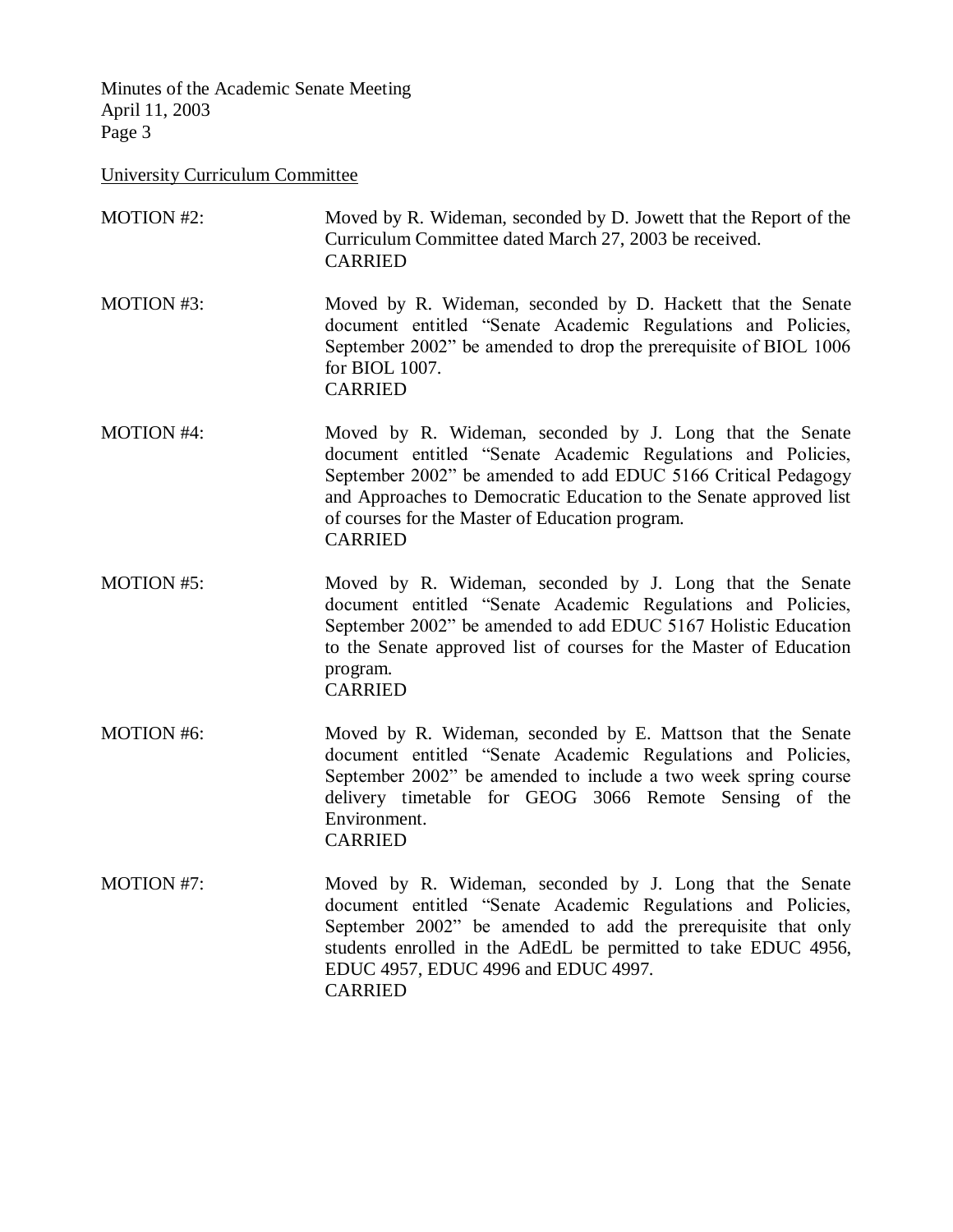- MOTION #8: Moved by R. Wideman, seconded by P. Barber that the Senate document entitled "Senate Academic Regulations and Policies, September 2002" be amended for the "Single and Combined Foci" to include the previously approved courses for the Advanced Bachelors Degree in Education program and henceforth this list will include all Three-Session (Specialist) Additional Qualifications offered by Nipissing University. CARRIED
- MOTION #9: Moved by R. Wideman, seconded by D. Jowett that the Senate document entitled "Senate Academic Regulations and Policies, September 2002" be amended to include that the regulation on statistics course equivalencies for degrees in the Faculty of Arts and Science which reads "A student in a degree program cannot retain credit for more than one of the introductory statistics courses" be changed to read *"A student in a degree program cannot retain credit for more than nine credits of introductory statistics courses."* CARRIED
- MOTION #10: Moved by R. Wideman, seconded by F. Noël that the Senate document entitled "Senate Academic Regulations and Policies, September 2002" be modified for HIST 3257E: History of Ontario: Selected Topics II to add the designation: *"This course may be credited towards Native Studies"* and that the list of cross-listed courses in Native Studies be modified accordingly. CARRIED

Admissions, Promotions and Petitions Committee

MOTION #11: Moved by R. Bergquist, seconded by L. Stamler that the Report of the Admissions, Promotions and Petitions Committee dated March 7, 2003 be received. CARRIED

### REPORTS OF REPRESENTATIVES ON OTHER BODIES

Senator Sparkes reported briefly on the most recent COU meeting. He informed Senate that no news had been received yet with regard to funding.

### OTHER BUSINESS

Report to Senate Re: Selection Committees from the Dean of Education

MOTION #12: Moved by R. Common, seconded by P. Barber that the Report to Senate re: Selection Committees from the Dean of Education, dated March 17, 2003 be received. CARRIED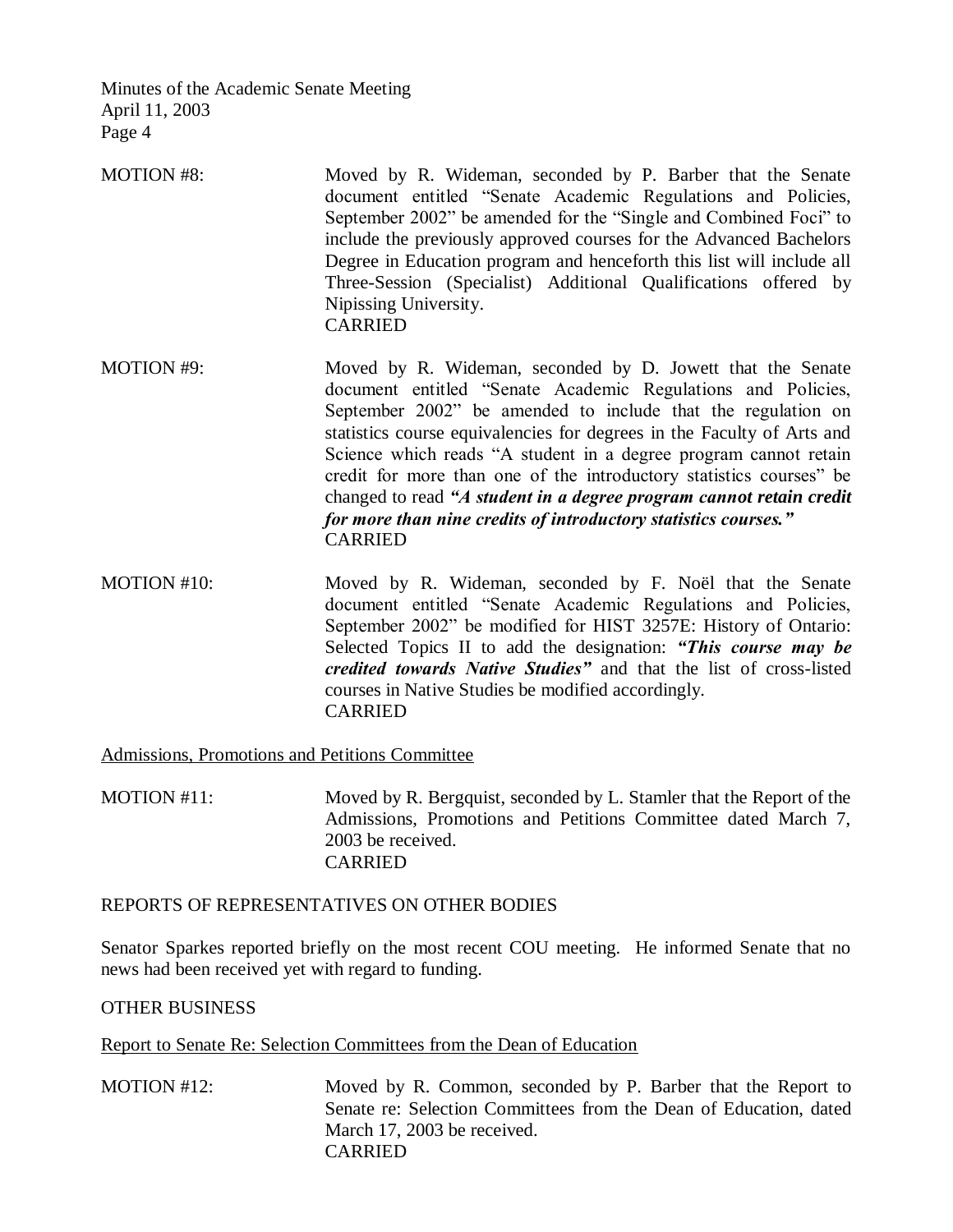- MOTION #13: Moved by R. Common, seconded by O. Ridler that Senate recommend to the Board through the President or Vice-President, Academic that Dr. Maria Cantalini-Williams be offered a four-year probationary appointment as an Assistant Professor of Education: Education & Schooling/Methods, effective July 1, 2003. CARRIED
- MOTION #14: Moved by R. Common, seconded by O. Ridler that Senate recommend to the Board through the President or Vice-President, Academic that Dr. Carlo Ricci be offered a four-year probationary appointment as an Assistant Professor of Education: Methods/Curriculum Development & Evaluation, effective July 1, 2003. CARRIED
- MOTION #15: Moved by R. Common, seconded by O. Ridler that Senate recommend to the Board through the President or Vice-President, Academic that Dr. Carmen Shields be offered a four-year probationary appointment as an Assistant Professor of Education: Graduate Studies, effective July 1, 2003. CARRIED

#### Report to Senate on Selection Committees from the Dean of Arts and Science

- MOTION #16: Moved by R. Bergquist, seconded by D. Jowett that the Report to Senate on Selection Committees from the Dean of Arts and Science dated 01 April 2003 be received. CARRIED
- MOTION #17: Moved by R. Bergquist, seconded by D. Jowett that Senate recommend to the Board through the President or Vice-President, Academic that Dr. Cameron McFarlane be offered a four-year probationary appointment as an Assistant Professor, English Studies (Eighteenth Century Literature), effective 01 July 2003. CARRIED
- MOTION #18: Moved by R. Bergquist, seconded by P. Kelly that Senate recommend to the Board through the President or Vice-President, Academic that Dr. Dennis Geden be offered a two-year probationary appointment as an Assistant Professor, Fine Arts/Visual Arts (Studio Art), effective 01 July 2003. CARRIED